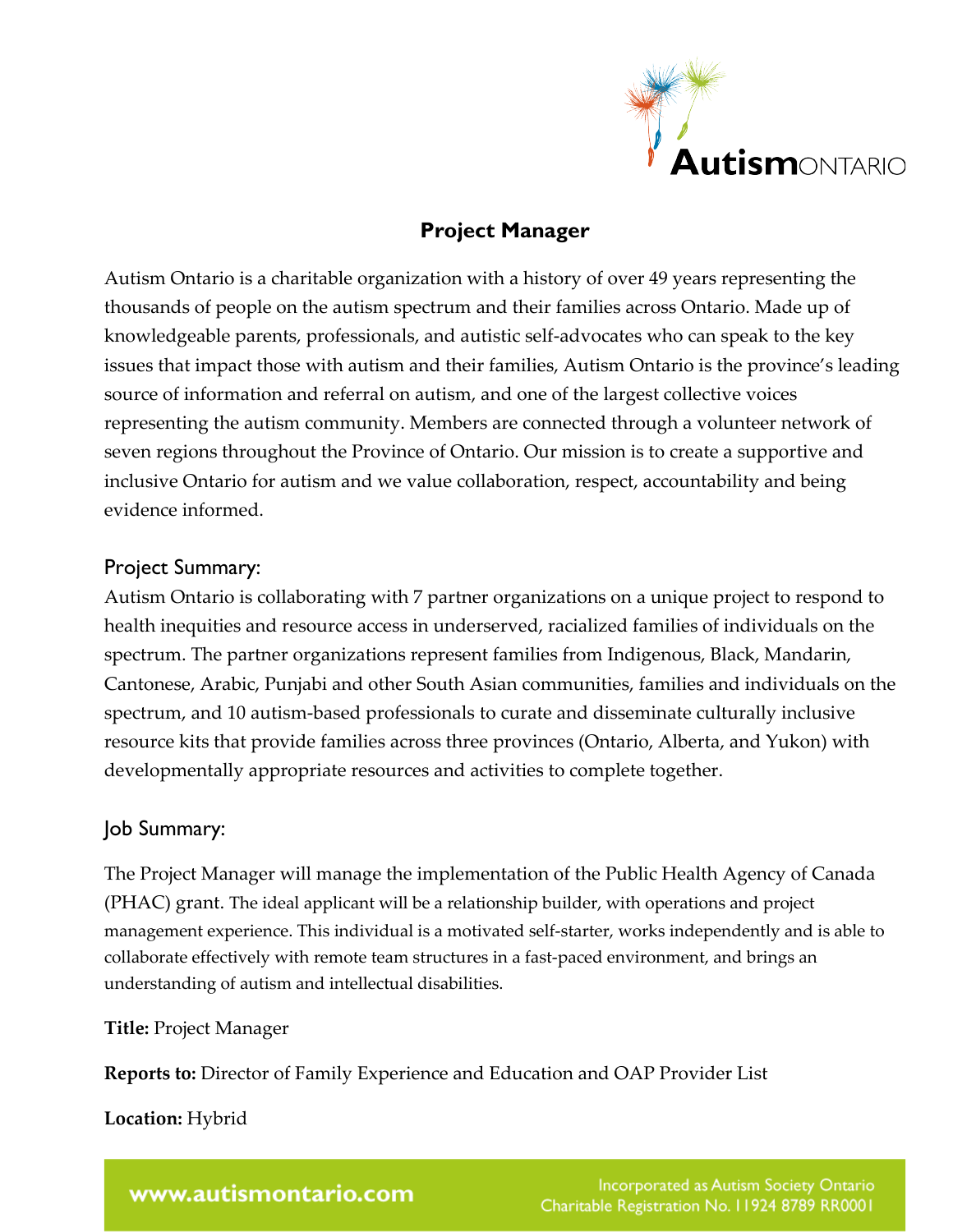

**Hours:** 24 hours per week (0.64FTE)

### **Annual Salary: \$27,456**

**Duration:** March 31, 2023

Successful applicants will be required to show proof of full vaccination or a documented medical exemption upon hire.

Key Responsibilities:

### **Project Management**

- Collaborate with the Training and Education Team to ensure materials are developmentally appropriate and evidence-based
- Oversee the logistics and internal and external resources for the production of resource kits
- Ensure that resource kits are delivered on-time, within scope and within budget
- Develop project scopes and objectives, involving all relevant stakeholders (partner organizations, Autism Ontario staff and volunteers, where appropriate)
- Ensure resource availability and allocation with partner organizations
- Develop a detailed project plan to track progress
- Use appropriate verification techniques to manage changes in project scope, schedule and costs
- Measure project using appropriate systems, tools and techniques
- Manage the relationships with the partner organizations and other stakeholders, including regular meetings.
- Establish and maintain relationships with third parties/vendors
- Create and maintain comprehensive project documentation

### **Reporting**

- Align and collaborate with network objectives and policies, preparing, recording and submitting key granting reports
- Complete other related administrative duties as needed

## Qualifications, Knowledge and Skills:

- Minimum College Diploma
- Proficiency and experience with digital IT platforms, database management and applications such as Microsoft Office Suite.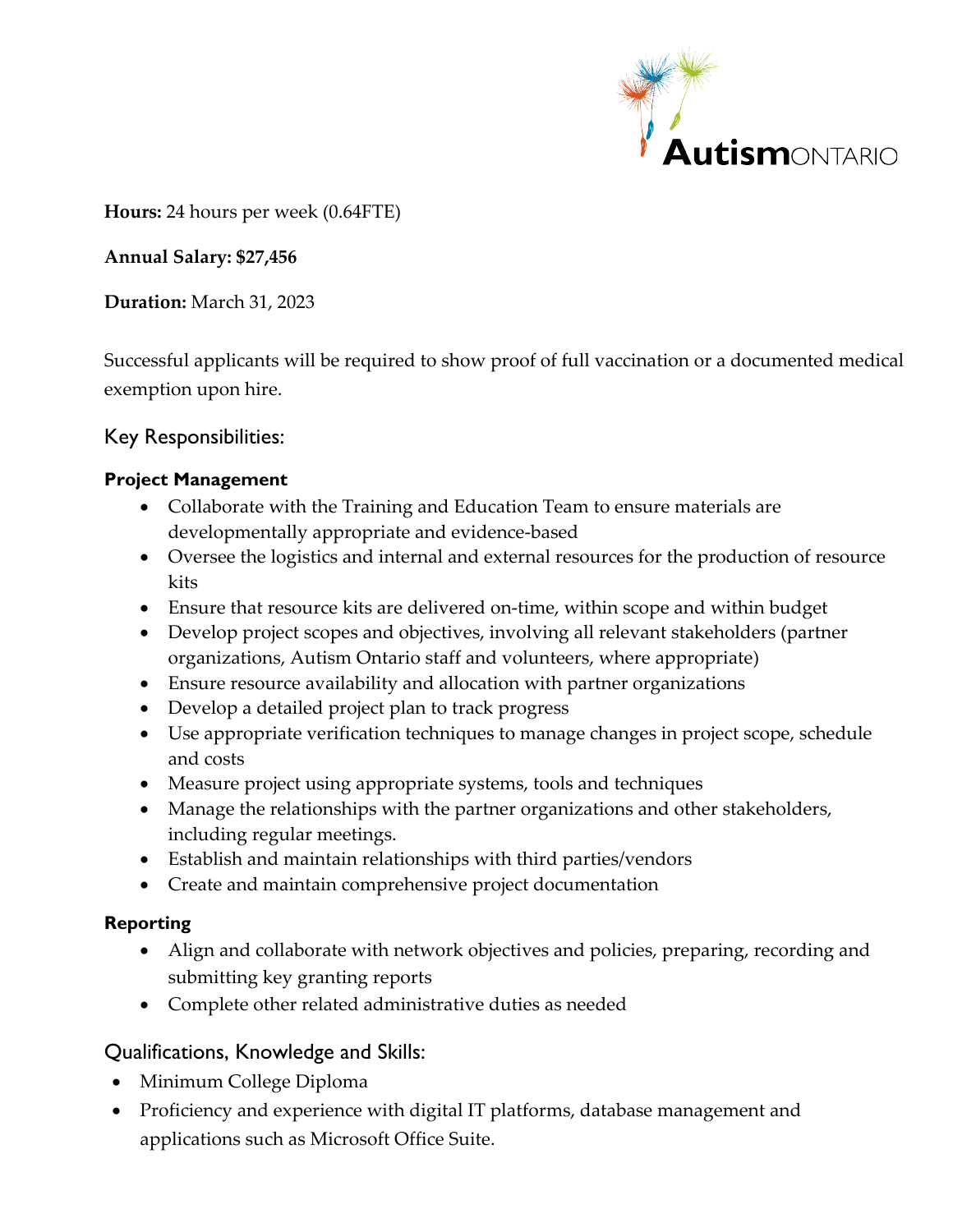

- 5 years experience working in a human service, social service or a clinically related discipline including providing support to families of children with ASD and/or developmental disabilities.
- Fluency in written and oral French is an asset.
- Knowledge of the developmental services sector and of community-based resources within the designated region
- Demonstrated excellent relationship building, collaboration and conflict resolution skills within a system-wide environment
- Experience in a person-directed approach to support
- Must demonstrate sound professional judgment and problem-solving skills, as well as be able to effectively manage multiple priorities, work independently and show flexibility.
- Detail oriented -- able to work with numbers and budgets as well as accomplish other administrative tasks in a fast-paced environment with tight deadlines
- Demonstrated commitment to principles of social justice, equity, inclusion and cultural competency.
- Up-to-date police reference check
- The role may require the ability to work evenings and weekends. Must be flexible to work out of multiple locations within the assigned region and able to travel regularly within the region and occasionally to other parts of the province. A valid driver's license and access to a vehicle are required.

Interested candidates should submit a resume and cover letter to [hr@autismontario.com](mailto:hr@autismontario.com) stating: **"Project Manager"** in the subject line by **May 8th, 2022.** We thank everyone for their interest in this position; however, only those candidates invited to interview with us will be contacted.

Autism Ontario is an equal opportunity employer committed to maximizing the diversity of our organization, and actively encourages individuals on the autism spectrum and from all equity seeking groups to apply. We are pleased to consider all qualified applicants for employment without regard to race, colour, religion, sex, sexual orientation, gender identity, national origin, age, disability, protected veterans status or any other legally protected factors.

Autism Ontario is committed to providing a barrier-free work environment in concert with the Accessibility for Ontarians with Disabilities Act and the Ontario Human Rights Code. As such, Autism Ontario will make accommodations available to applicants with disabilities upon request during the hiring process.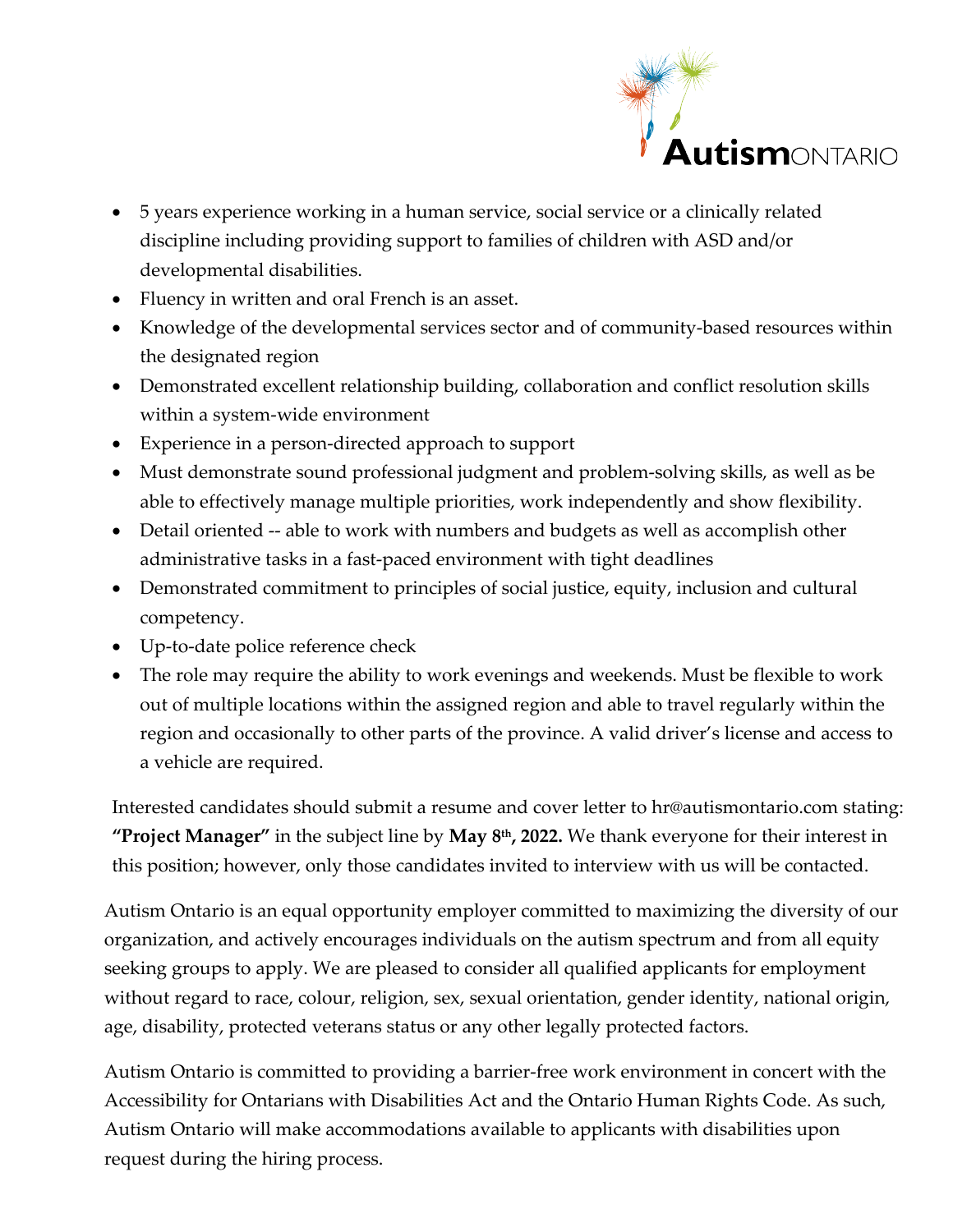

# **Gestionnaire de projet**

Autisme Ontario est une organisation de bienfaisance qui, depuis 49 ans, représentent les milliers de personnes autistes en Ontario et leurs familles. Notre organisation compte dans ses rangs des parents, des professionnels et des auto-représentants autistes, qui sont bien informés et en mesure d'aborder les principales questions qui ont une incidence sur les personnes autistes et leurs familles. Autisme Ontario est la source principale d'information et de référence sur l'autisme et elle constitue une des plus importantes voix collectives au service de la communauté de l'autisme. Les membres d'Autisme Ontario peuvent s'appuyer sur un réseau de bénévoles répartis dans sept régions à travers la province. Notre mission consiste à bâtir un Ontario plus solidaire et inclusif pour les personnes autistes, et nous accordons une grande importance à la collaboration, aux actions de responsabilisation, au respect, et aux informations éclairées par des preuves.

## Résumé du projet :

Autisme Ontario collabore avec sept organisations partenaires dans le cadre d'un projet unique visant à remédier aux inégalités en matière de santé et d'accès aux ressources dans les familles mal desservies et racisées de personnes ayant un trouble du spectre de l'autisme. Les organisations partenaires représentent des familles issues de communautés autochtones, noires, mandarines, cantonaises, arabes, et punjabi, et d'autres communautés d'Asie du Sud, familles et personnes autistes, ainsi que dix professionnels de l'autisme, afin de créer et de diffuser des trousses culturellement inclusives qui fournissent aux familles de trois provinces (Ontario, Alberta et Yukon) des ressources et des activités adaptées au développement que les familles peuvent faire à plusieurs.

## Résumé des fonctions :

Le gestionnaire de projet s'occupera de la mise en œuvre de la subvention de l'Agence de la santé publique du Canada (ASPC). Le candidat idéal ou la candidate idéale sera un bâtisseur de relations possédant une expérience en gestion des opérations et en gestion de projet. Cette personne est pleine d'initiative et motivée, travaille de manière indépendante et est capable de collaborer efficacement avec des structures d'équipe à distance dans un environnement en évolution rapide et apporte une compréhension de l'autisme et des déficiences intellectuelles.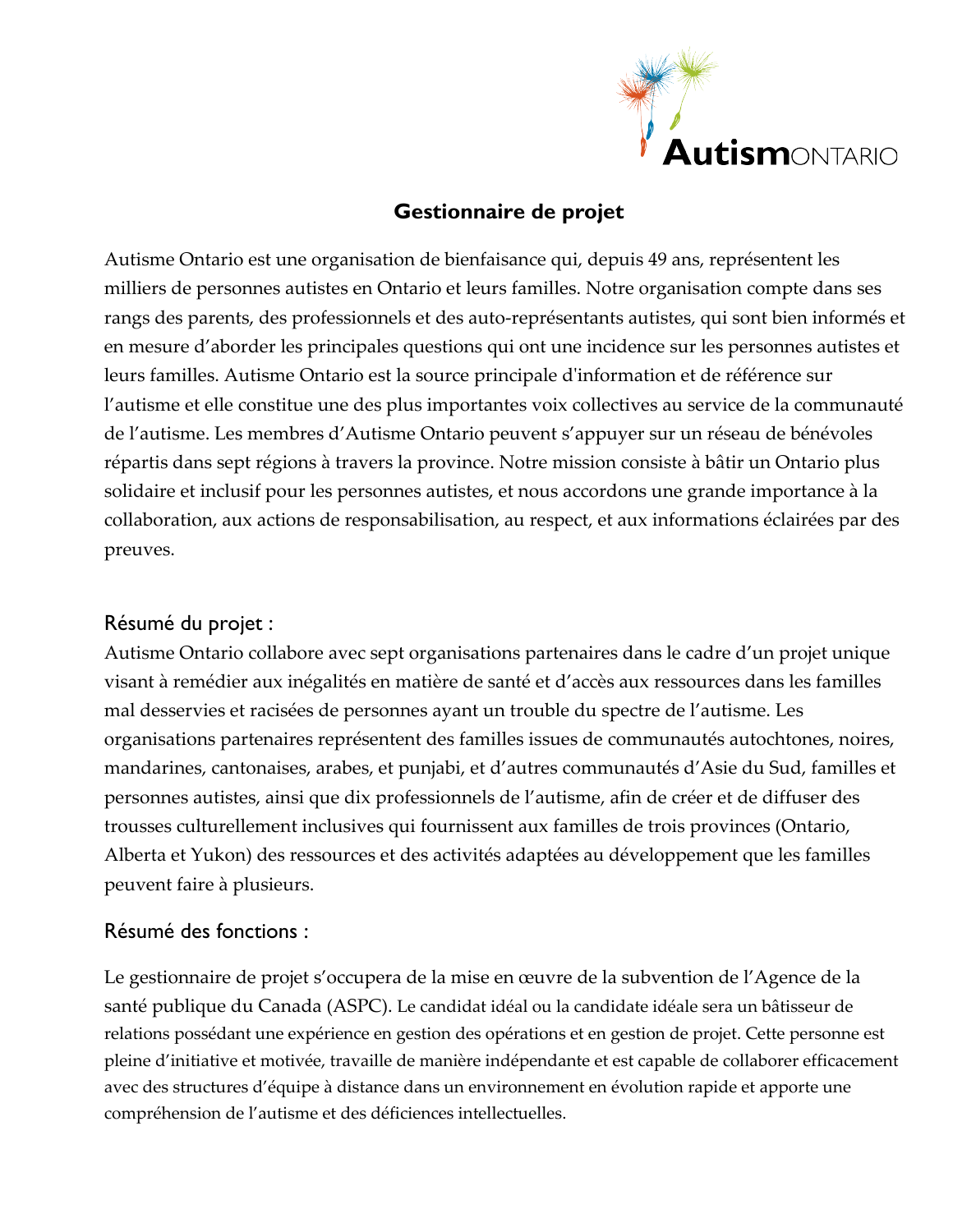

**Titre :** Gestionnaire de projet

**Supérieur immédiat :** Direction de l'expérience famille et de la formation et de la Liste des fournisseurs du POSA

**Lieu de travail :** Hybride

**Heures :** 24 heures par semaine (0.64ETP)

**Salaire :** 27 456 \$

**Durée :** 31 mars 2023

Les candidats retenus devront présenter une preuve de vaccination complète ou un document d'exemption médicale au moment de leur embauche.

### Responsabilités principales :

### **Gestion de projet**

- Collaborer avec l'équipe de formation et d'éducation pour s'assurer que le matériel est adapté au développement et fondé sur des preuves.
- Surveiller la logistique et les ressources internes et externes pour la production des trousses de ressources.
- Veiller à ce que les trousses de ressources soient livrées à temps, dans le respect de la portée et du budget.
- Élaborer la portée et les objectifs du projet, en incluant toutes les parties concernées (organismes partenaires, personnel et bénévoles d'Autisme Ontario, le cas échéant).
- Assurer la disponibilité et l'allocation des ressources avec les organisations partenaires.
- Élaborer un plan de projet détaillé pour suivre l'évolution du projet.
- Utiliser les techniques de vérification appropriées pour gérer les changements en matière de portée, d'échéancier et de coûts du projet.
- Mesurer le projet en utilisant les systèmes, outils et techniques appropriés,
- Gérer les relations avec les organisations partenaires et les autres parties prenantes, y compris les réunions régulières.
- Établir et maintenir des relations avec des tiers et des fournisseurs.
- Créer et maintenir une documentation complète sur le projet.

### **Rapports**

- S'harmoniser et collaborer avec les objectifs et politiques du réseau ainsi que préparer, consigner et soumettre les principaux rapports d'octroi.
- Effectuer d'autres tâches administratives connexes au besoin.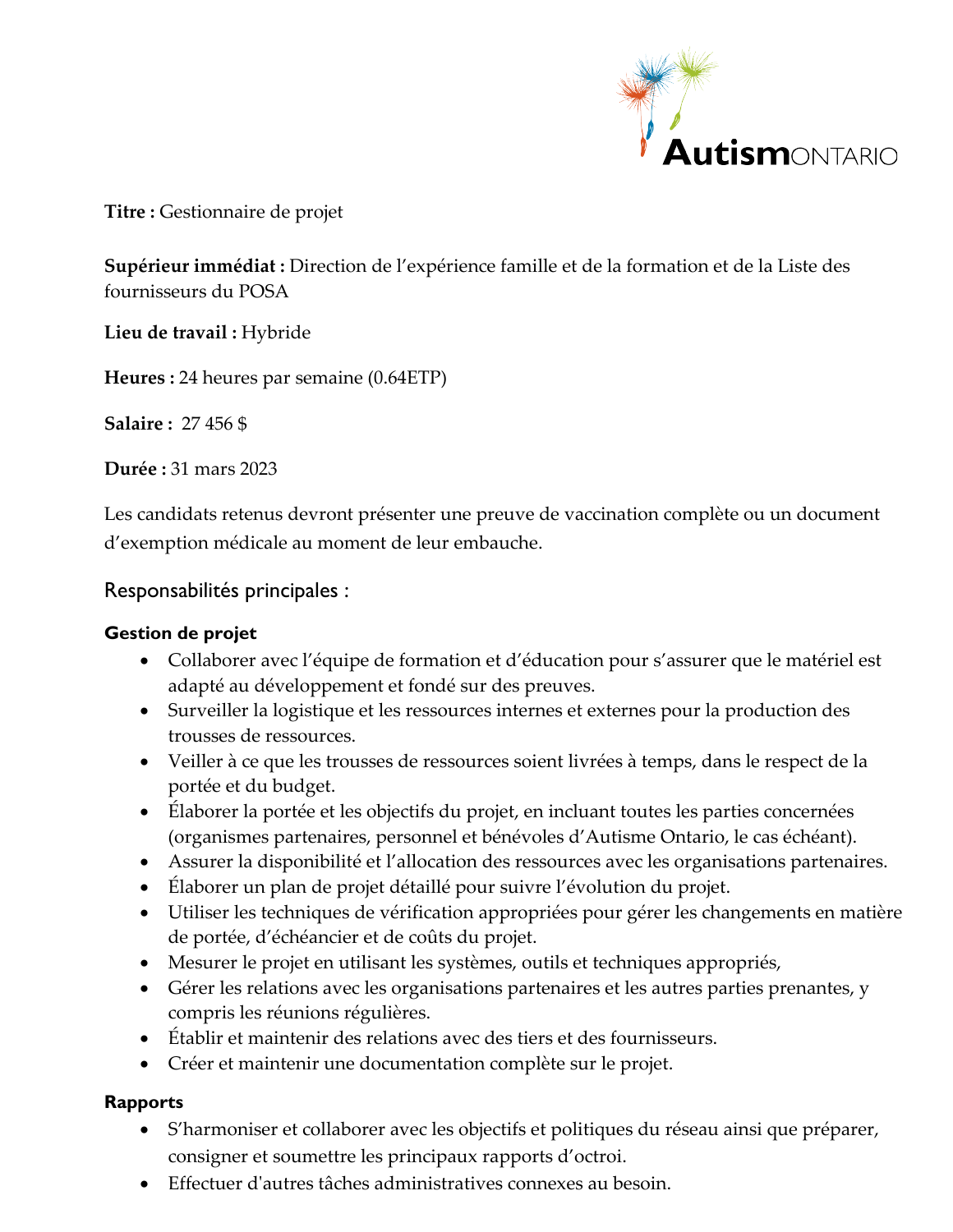

## Qualifications et compétences requises :

- Diplôme collégial minimum.
- Avoir une maîtrise et une expérience des plateformes informatiques numériques, de la gestion des bases de données et d'applications informatiques telles que la suite Microsoft Office.
- Minimum de 3 ans d'expérience de travail dans un service à la personne, un service social ou une discipline relative aux services cliniques, y compris le soutien aux familles d'enfants TSA ou ayant des troubles du développement.
- La maîtrise du français écrit et oral est un atout.
- Connaissance du secteur des services aux personnes ayant une déficience intellectuelle ou un trouble du développement et des ressources communautaires dans la région désignée.
- Excellentes habiletés à établir des relations, à travailler en collaboration et à résoudre des conflits dans le cadre d'un système.
- Expérience dans une approche de soutien dirigée par la personne.
- Faire preuve d'un bon jugement professionnel et de compétences en résolution de problèmes, être capable de gérer efficacement plusieurs priorités, de travailler de manière autonome et de faire preuve de flexibilité.
- Souci du détail capacité de travailler avec des chiffres et des budget et d'accomplir des tâches administratives dans un environnement en évolution rapide avec des délais serrés.
- Adhésion manifeste aux principes de justice sociale, d'équité, d'inclusion et de compétence culturelle.
- Vérification à jour des antécédents judiciaires.
- Le poste nécessite la capacité de travailler régulièrement les soirs et les fins de semaine. Flexibilité pour travailler à partir de plusieurs emplacements dans la région assignée et capacité de voyager régulièrement dans la région et occasionnellement dans d'autres parties de la province. Posséder un permis de conduire valide et l'accès à un véhicule est requis.

Les candidats et candidates intéressés par cet emploi doivent faire parvenir leur curriculum vitae, accompagné d'une lettre de présentation mentionnant : **« Gestionnaire de projet »** à la ligne « Objet », à l'adresse courriel hr@autismontario.com avant [Insert Date Here]. Nous remercions à l'avance tous ceux et celles qui manifesteront de l'intérêt pour ce poste; toutefois, nous communiquerons exclusivement avec les personnes qui seront conviées en entrevue.